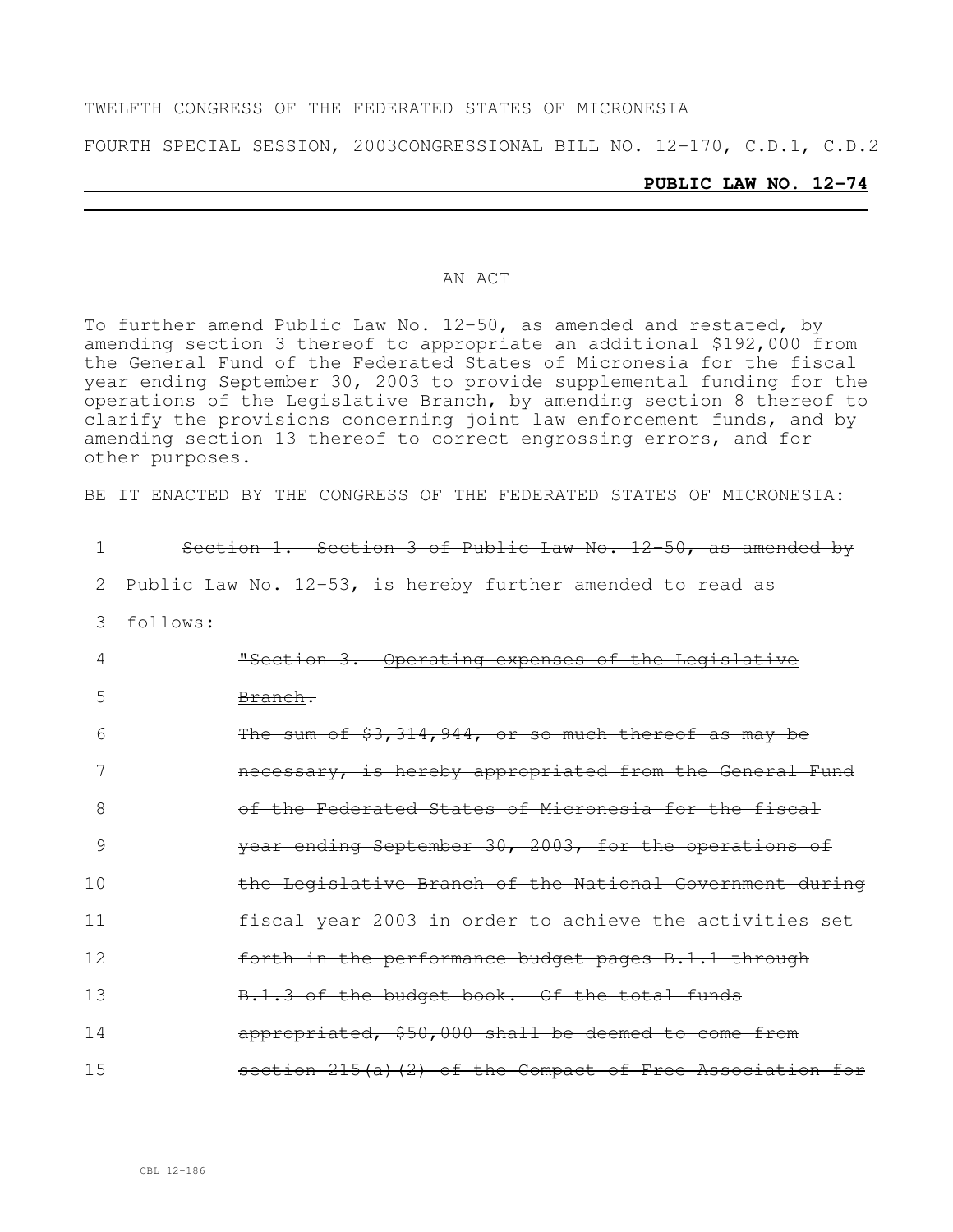| 1  | communications."                                                |
|----|-----------------------------------------------------------------|
| 2  | Section 2. Section 8 of Public Law No. 12-50, as amended by     |
| 3  | Public No. 12-53, is hereby further amended to read as follows: |
| 4  | "Section 8. Grants, Subsidies and Contributions.                |
| 5  | The sum of $$2,429,791$ , or so much thereof as may be          |
| 6  | necessary, is hereby appropriated from the General Fund         |
| 7  | of the Federated States of Micronesia for the fiscal            |
| 8  | year ending September 30, 2003, for the following               |
| 9  | grants, subsidies and contributions during fiscal year          |
| 10 | 2003. The sum appropriated by this section shall be             |
| 11 | apportioned as follows:                                         |
| 12 | (1) Department of Foreign Affairs                               |
| 13 | (a) Forum Secretariat \$<br>35,000                              |
| 14 | 30,000<br>(b) The Pacific Community                             |
| 15 | (c) United Nations Economic and Social                          |
| 16 | Commission for Asia and the Pacific (ESCAP)<br>5,000            |
| 17 | (d) United Nations Membership Fee<br>100,000                    |
| 18 | 10,000<br>(e) East-West Center                                  |
| 19 | (2) Department of Finance and Administration                    |
| 20 | 24,000<br>(a) ACP/EU Membership                                 |
| 21 | (3) Department of Economic Affairs                              |
| 22 | Pacific Islands Development Program<br>15,000<br>(a)            |
| 23 | 21,000<br>Forum Fisheries Agency (FFA)<br>(b)                   |
| 24 | (c) United Nations Development                                  |
| 25 | Program (UNDP)<br>3,000                                         |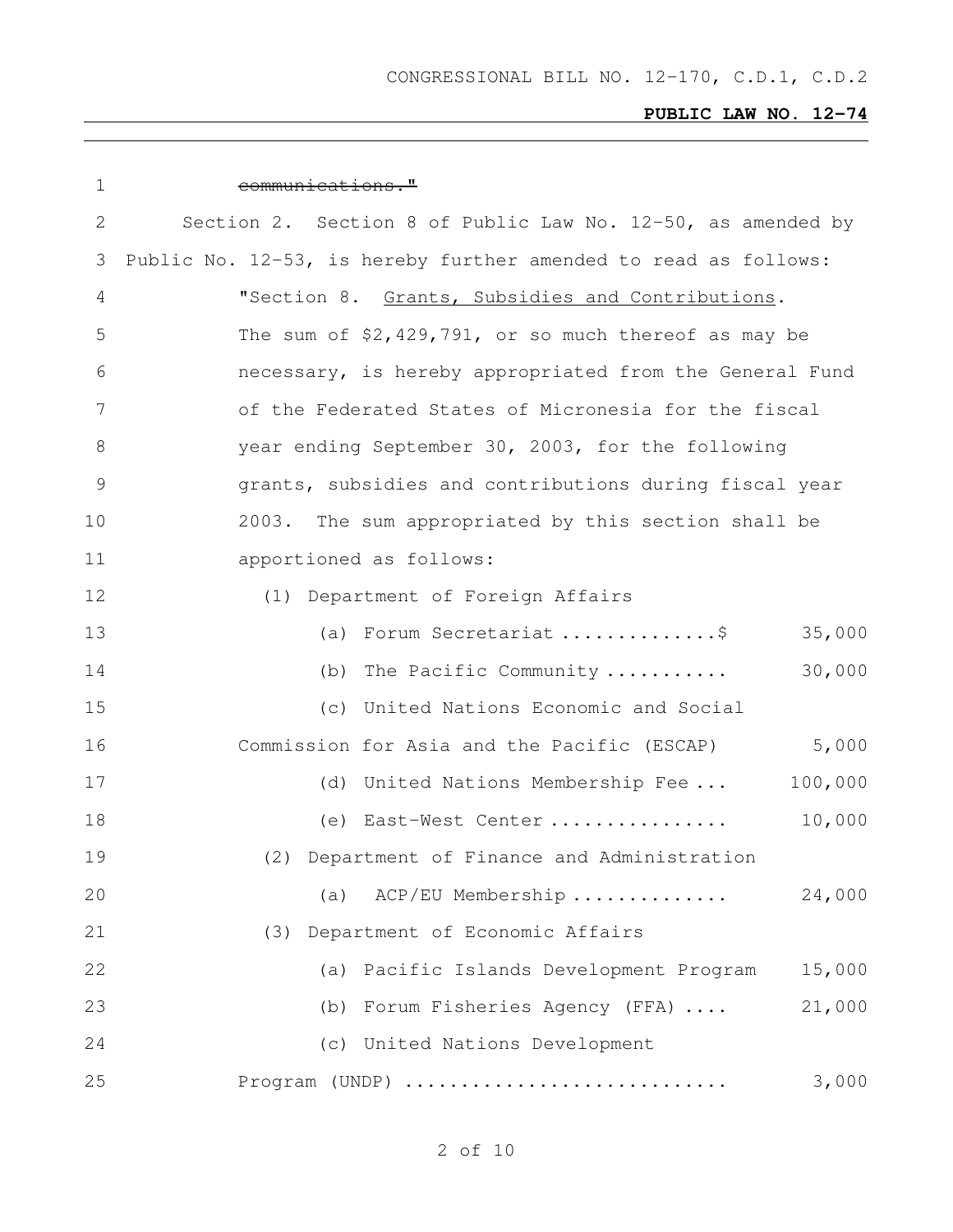| $\mathbf 1$     | (d) Coordinating Commission for                |         |
|-----------------|------------------------------------------------|---------|
| 2               | Offshore Mineral Prospecting (CCOMP)           | 8,000   |
| 3               | (e) Plant Protection Program                   | 60,000  |
| 4               | (f) Pacific Asian Travel                       |         |
| 5               | Association (PATA) \$                          | 5,000   |
| 6               | (q) The FSM Coastal Fisheries                  |         |
| $7\phantom{.0}$ | Consortium                                     | 11,702  |
| $8\,$           | (h) FSM Giant Clam Culture                     | 11,440  |
| $\mathcal{G}$   | (i) National Plant Protection and              |         |
| 10              | Quarantine Communication Program  29,700       |         |
| 11              | (j) NFC-OPIC Loan Payment  145,000             |         |
| 12              | (4) Department of Health, Education and        |         |
| 13              | Social Affairs                                 |         |
| 14              | (a) United Nations Funds for                   |         |
| 15              | Population Activity                            | 3,000   |
| 16              | (b) South Pacific Regional Environmental       |         |
| 17              | Program (SPREP)                                | 7,375   |
| 18              | (c) Aid to Non-Public Schools                  | 500,000 |
| 19              | (d) Financial Assistance for FSM               |         |
| 20              | Students at College of Marshall Islands (CMI)  |         |
| 21              | and Palau Community College (PCC) to be deemed |         |
| 22              | to come from funds available under section     |         |
| 23              | 216(a)(3) of the Compact of Free Association.  | 50,000  |
| 24              | (e) World Health Organization (WHO)            |         |
| 25              | membership Fee                                 | 41,385  |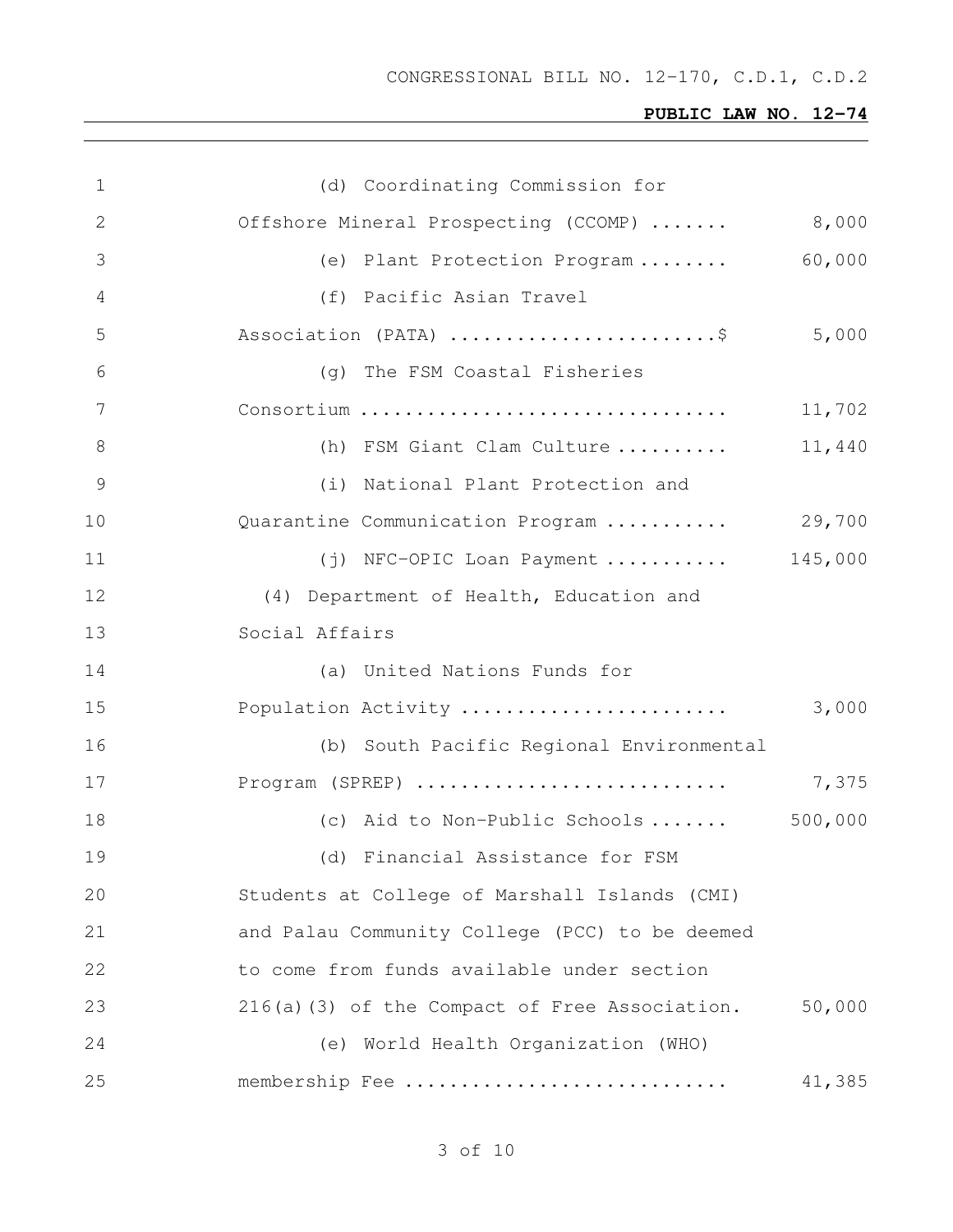# **PUBLIC LAW NO. 12-74**

| $\mathbf 1$  | (f) National Board of Nursing                   | 38,000 |
|--------------|-------------------------------------------------|--------|
| $\mathbf{2}$ | (g) Pacific Islands Health Officers             |        |
| 3            | Association (PIHOA)                             | 20,000 |
| 4            | (h) National Close-Up Local Program.            | 64,000 |
| 5            | (i) FSM Amateur Sports Association.\$           | 35,000 |
| 6            | (j) College of Micronesia Board Meeting         | 5,000  |
| 7            | (k) Association of Territorial Health           |        |
| $\,8\,$      | Association                                     | 2,000  |
| $\mathsf 9$  | (1) FSM Red Cross                               | 50,000 |
| 10           | (m) Aid to Xavier High School.50,000            |        |
| 11           | (5) Department of Justice; Joint Law            |        |
| 12           | Enforcement:                                    |        |
| 13           | (a) Kosrae Joint Law Enforcement                | 50,000 |
| 14           | (b) Pohnpei Joint law Enforcement               | 85,000 |
| 15           | (c) Chuuk Joint Law Enforcement                 | 95,000 |
| 16           | (d) Yap Joint Law Enforcement  60,000           |        |
| 17           | (6) Department of Transportation,               |        |
| 18           | Communication and Infrastructure                |        |
| 19           | (a) Asia Pacific Telecommunity to               |        |
| 20           | be deemed to come from funds available under    |        |
| 21           | section 215(a)(2) of the Compact of Free        |        |
| 22           | Association for telecommunications              | 9,000  |
| 23           | (b) International Telecommunication             |        |
| 24           | Union to be deemed to come from funds available |        |
| 25           | under section 215(a)(2) of the Compact of Free  |        |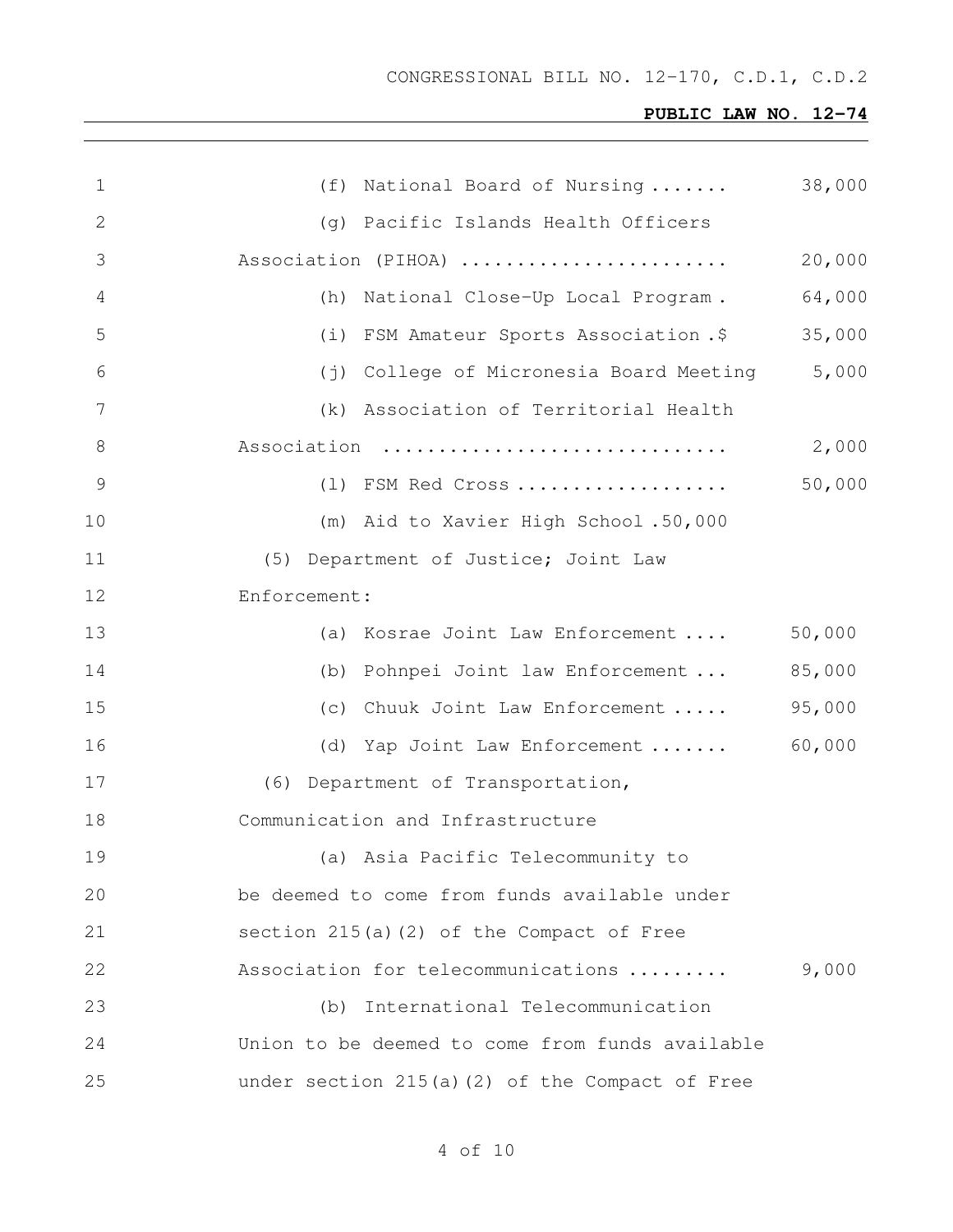| 1            | Association for telecommunications              | 57,639  |
|--------------|-------------------------------------------------|---------|
| $\mathbf{2}$ | (c) International Civil Aviation                |         |
| 3            | Organization                                    | 28,050  |
| 4            | (d) Micronesian Shipping Commission.            | 10,000  |
| 5            | (7) Coconut Development Authority               |         |
| 6            | (a) Copra Subsidy \$                            | 150,000 |
| 7            | (b) Asia Pacific Coconut Community 15,500       |         |
| 8            | (8) Other grants, subsidies and                 |         |
| 9            | contributions, of which \$106,000, as allocated |         |
| 10           | by subsections (a)(ii), (b)(ii), (c)(ii) and    |         |
| 11           | (d) (ii) below, shall be deemed to come from    |         |
| 12           | funds available under section 216(a)(3) of the  |         |
| 13           | Compact of Free Association.                    |         |
| 14           | (a) Kosrae Judiciary                            |         |
| 15           | (i) Unrestricted                                | 25,000  |
| 16           | $(i)$ Law School                                | 40,000  |
| 17           | (b) Pohnpei Judiciary                           |         |
| 18           | (i) Unrestricted                                | 72,000  |
| 19           | $(ii)$ Law School                               | 18,000  |
| 20           | Chuuk Judiciary<br>(C)                          |         |
| 21           | (i) Unrestricted \$                             | 72,000  |
| 22           | (ii) Law School                                 | 18,000  |
| 23           | Yap Judiciary<br>(d)                            |         |
| 24           | Unrestricted<br>(i)                             | 40,000  |
| 25           | (ii) Law School                                 | 30,000  |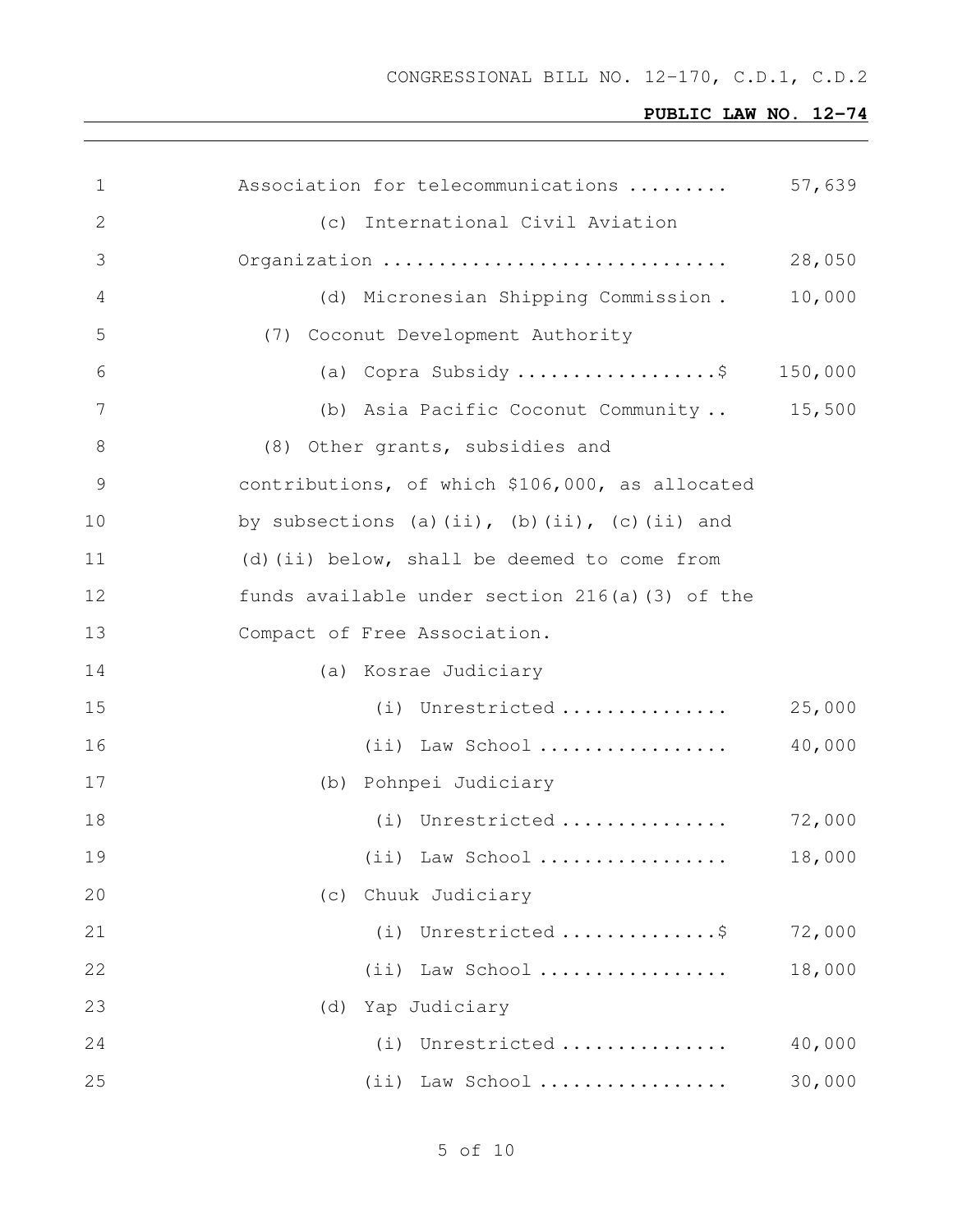# **PUBLIC LAW NO. 12-74**

| $\mathbf 1$     | (e) Micronesian Legal Services (MLSC)                         |
|-----------------|---------------------------------------------------------------|
| $\mathbf{2}$    | 150,000                                                       |
| 3               | (f) COM Treaty Obligations  25,000"                           |
| 4               | Section 3. Section 13 of Public Law No. 12-50, as amended by  |
| 5               | Public Law No. 12-53, is hereby further amended to read as    |
| 6               | follows:                                                      |
| $7\phantom{.0}$ | "Section 13. Capital and Human Resource Development.          |
| 8               | The sum of \$12,382,572, or so much thereof as may be         |
| $\mathcal{G}$   | necessary, is hereby appropriated from the General Fund of    |
| 10              | the Federated States of Micronesia for the fiscal year ending |
| 11              | September 30, 2003, for capital improvement, development      |
| 12              | programs and projects and human resource development. The     |
| 13              | sum appropriated under this section shall be apportioned as   |
| 14              | follows:                                                      |
| 15              | (1) College of Micronesia - FSM                               |
| 16              | (a) Operations of the College of                              |
| 17              | Micronesia-FSM, including planning, construction              |
| 18              | of new facilities and maintenance of the                      |
| 19              | newly completed multi-purpose qymnasium \$ 3,220,000          |
| 20              | (b) Student assistance for tuition                            |
| 21              | and housing to be deemed to come from section                 |
| 22              | 216(a)(3) of the Compact of Free Association                  |
| 23              | PROVIDED that only students maintaining                       |
| 24              | a passing grade point average will be eligible                |
| 25              | 475,000<br>to receive these grants                            |
|                 |                                                               |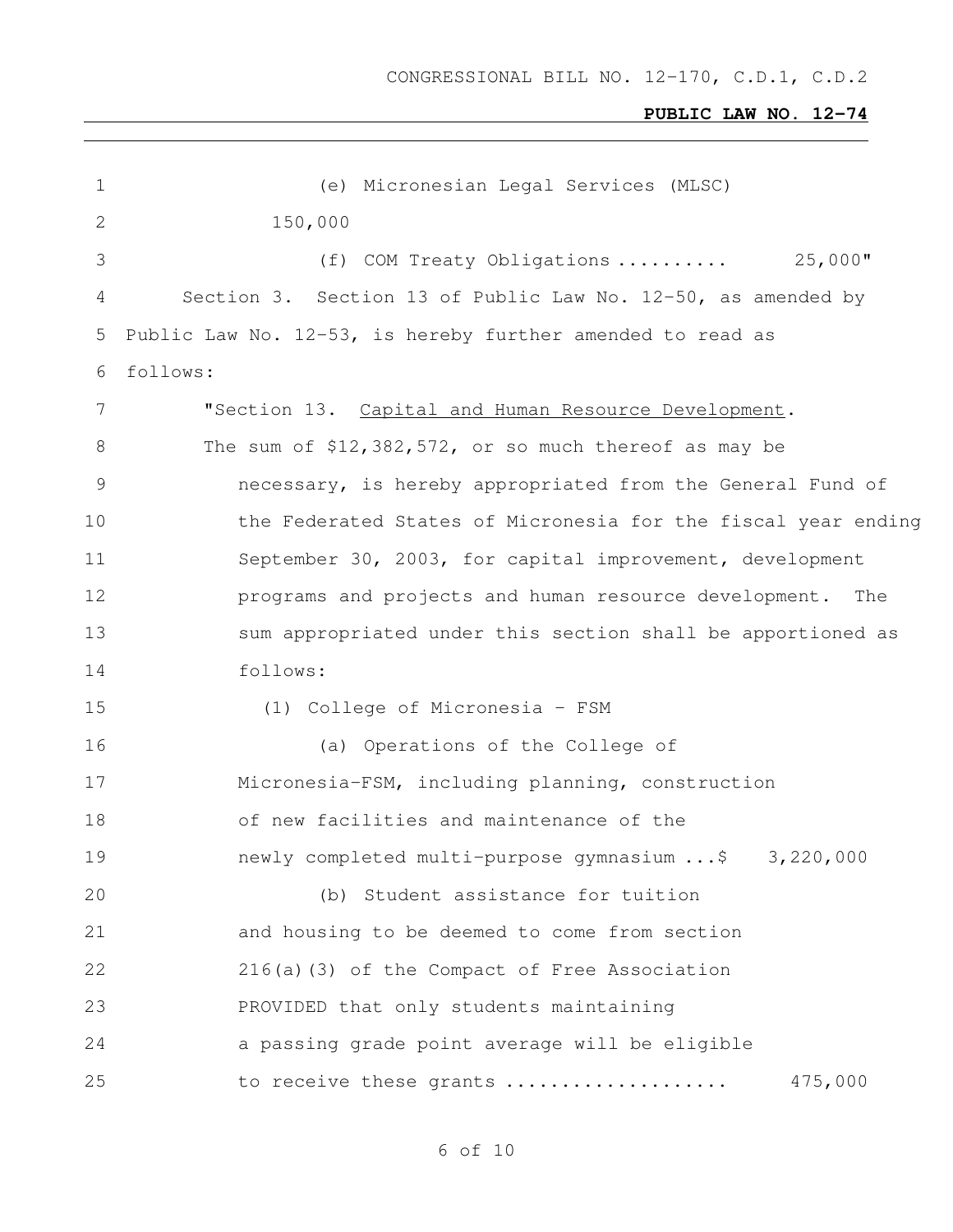| 1  | (c) COM-FSM National Campus Standby             |          |
|----|-------------------------------------------------|----------|
| 2  | Generator                                       | $-0-$    |
| 3  | (d) COM-FSM National Campus Well                |          |
| 4  | Drilling to be deemed to come from the          |          |
| 5  | capital account funds available under           |          |
| 6  | section 211 of the Compact of Free              |          |
| 7  |                                                 | 30,000   |
| 8  | (e) FSM Fisheries and Maritime                  |          |
| 9  |                                                 | 700,000  |
| 10 | (2) Post-Secondary Educational Assistance to    |          |
| 11 | be deemed to come from section 216(a)(3) of the |          |
| 12 | Compact of Free Association                     |          |
| 13 | (a) Kosrae State                                | 283, 411 |
| 14 | (b) Pohnpei State                               | 639,693  |
| 15 | (c) Chuuk State                                 |          |
| 16 | (i) GPA-based Scholarships,                     |          |
| 17 | PROVIDED THAT the Department of Finance and     |          |
| 18 | Administration of the Federated States of       |          |
| 19 | Micronesia office in Chuuk shall issue any      |          |
| 20 | funds directly to the respective                |          |
| 21 | scholarship recipient                           | 140,000  |
| 22 | (ii) Grants, PROVIDED THAT the                  |          |
| 23 | Department of Finance and Administration        |          |
| 24 | of the Federated States of Micronesia           |          |
| 25 | office in Chuuk shall issue any funds           |          |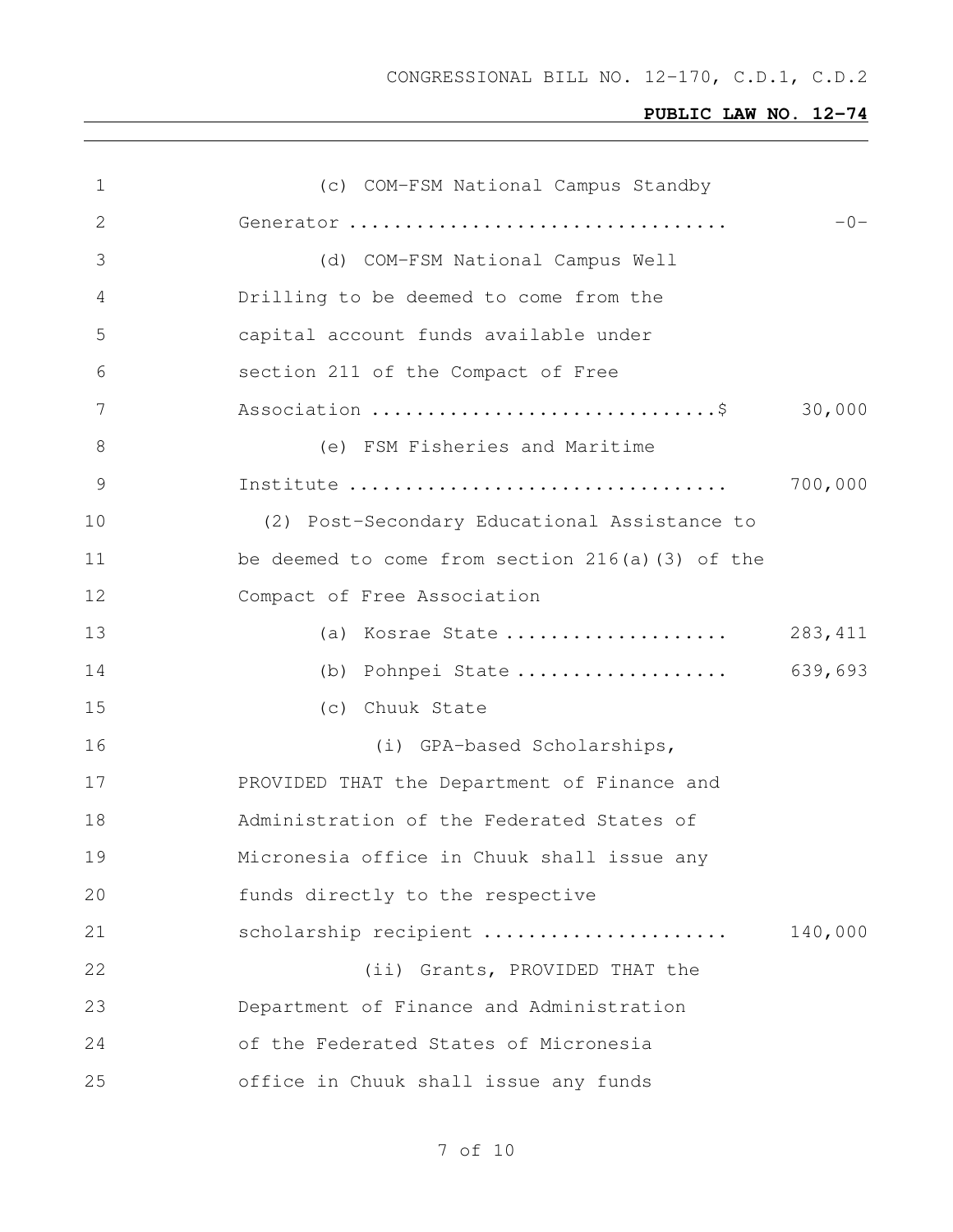# **PUBLIC LAW NO. 12-74**

| $\mathbf 1$ | directly to the respective grant recipient . 773,886 |         |     |
|-------------|------------------------------------------------------|---------|-----|
| 2           | (d) Yap State  357,210                               |         |     |
| 3           | (e) Graduate Scholarship - All States                |         | 100 |
| 4           | (3) National Staff Upgrading to be deemed            |         |     |
| 5           | to come from the capital account funds               |         |     |
| 6           | available under section 211 of the Compact of        |         |     |
| 7           | Free Association \$                                  | 50,000  |     |
| 8           | (4) President's Office Expansion and                 |         |     |
| $\mathsf 9$ |                                                      | $-0-$   |     |
| 10          | (5) FSM Visitors Bureau to be deemed to              |         |     |
| 11          | come from the capital account funds available        |         |     |
| 12          | under section 211 of the Compact of Free             |         |     |
| 13          | Association                                          | 378,000 |     |
| 14          | (6) FSM Development Bank - Business                  |         |     |
| 15          | Development Loan Program to be deemed to come        |         |     |
| 16          | from the capital account funds available             |         |     |
| 17          | under section 211 of the Compact of                  |         |     |
| 18          |                                                      |         |     |
| 19          | (7) FSM Trust Fund - Account 'S', of which           |         |     |
| 20          | \$709,640 shall be deemed to come from capital       |         |     |
| 21          | account funds available under section 211,           |         |     |
| 22          | \$130,506 shall be deemed to come from funds         |         |     |
| 23          | available under section 214(b), \$1,094,573          |         |     |
| 24          | shall be deemed to come from funds available         |         |     |
| 25          | under section $215(a)(2)$ , \$8,000 shall be         |         |     |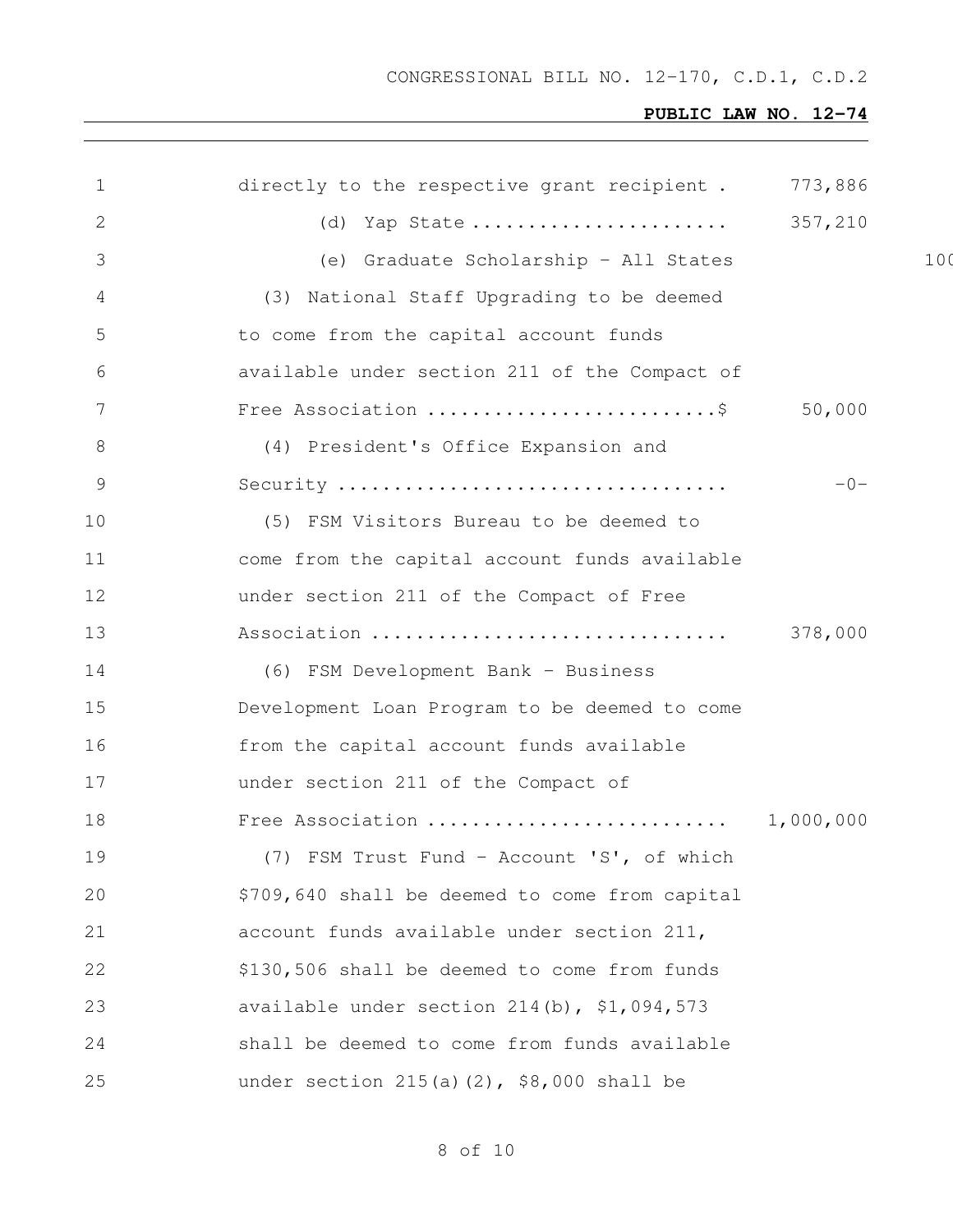| 1              | deemed to come from funds available under                                  |           |
|----------------|----------------------------------------------------------------------------|-----------|
| $\overline{2}$ | section 215(b)(2) and \$346,462 shall be                                   |           |
| 3              | deemed to come from funds available under                                  |           |
| 4              | section 221(b) of the Compact of Free                                      |           |
| 5              | Association                                                                | 3,000,000 |
| 6              | (8) FSM Household Income and Expenditure                                   |           |
| 7              | Survey $\dots\dots\dots\dots\dots\dots\dots\dots\dots\dots\dots\dots\dots$ | $-0-$     |
| 8              | (9) M.S. Caroline Voyager Dry-docking to                                   |           |
| $\mathcal{G}$  | be deemed to come from the capital account                                 |           |
| 10             | funds available under section 211 of the                                   |           |
| 11             | Compact of Free Association                                                | 510,000   |
| 12             | (10) FSM Capital Water Well Renovation to                                  |           |
| 13             | be deemed to come from the capital account                                 |           |
| 14             | funds available under section 211 of the                                   |           |
| 15             | Compact of Free Association                                                | 225,000   |
| 16             | (11) EMPAT Phase III, \$64,000 of which                                    |           |
| 17             | shall be deemed to come from funds available                               |           |
| 18             | under section 216(a)(3) of the Compact of Free                             |           |
| 19             | Association                                                                | 117,703   |
| 20             | $(12)$ 3 <sup>rd</sup> Convention of the FSM Coastal                       |           |
| 21             | Fisheries Consortium                                                       | 12,239    |
| 22             | (13) FSM Capitol Complex Infrastructure                                    |           |
| 23             |                                                                            | $-0-$     |
| 24             | (14) FSM Public Defender Office Expansion                                  |           |
| 25             | (Pohnpei Office) to be deemed to come from the                             |           |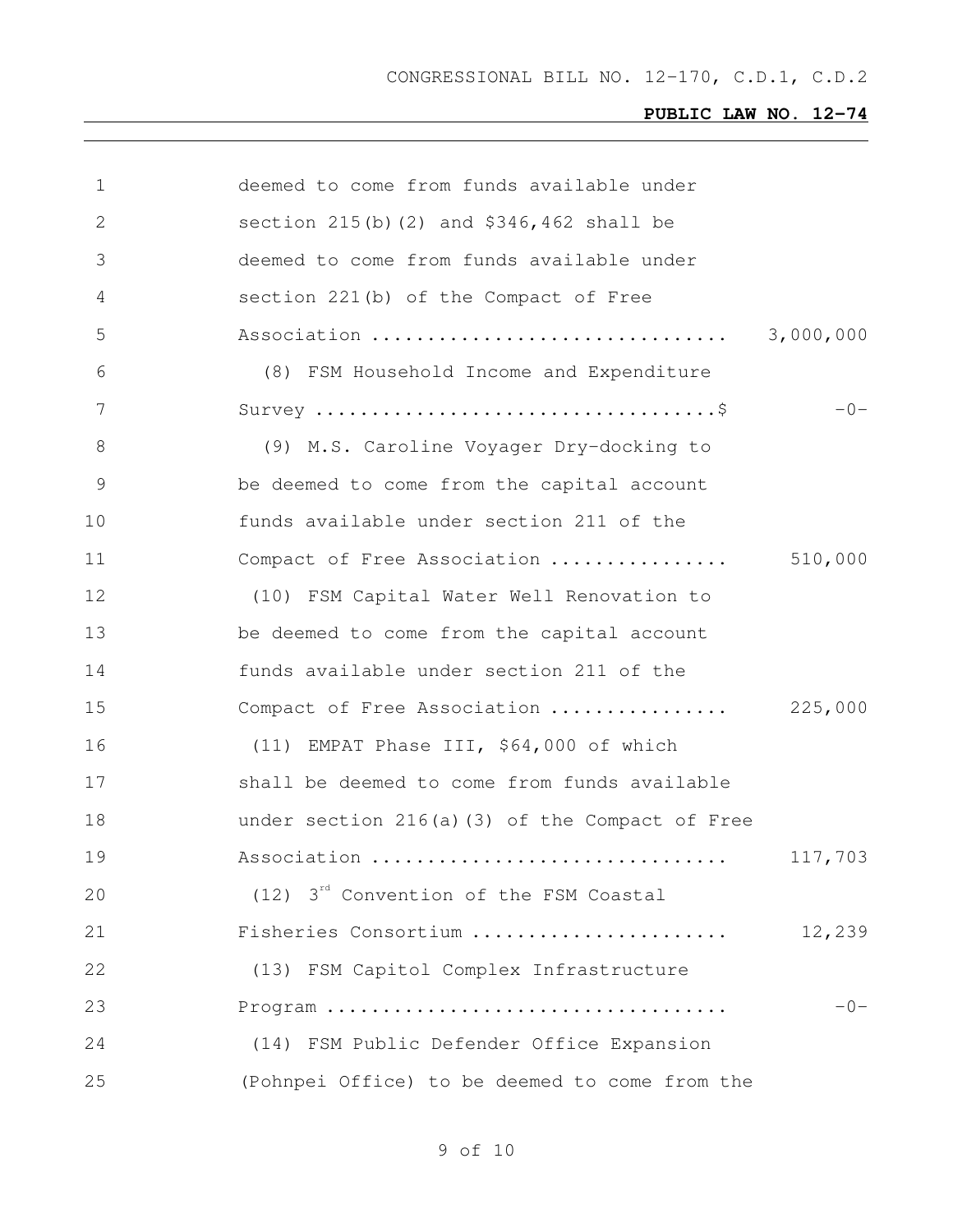| $\mathbf 1$   | capital account funds available under section               |
|---------------|-------------------------------------------------------------|
| 2             | 45,000<br>211 of the Compact of Free Association            |
| 3             | (15) FSM Judiciary Branch Office Renovation                 |
| 4             | (Chuuk and Yap) to be deemed to come from the               |
| 5             | capital account funds available under section               |
| 6             | 73,430<br>211 of the Compact of Free Association            |
| 7             | (16) Public Auditor's Office Construction                   |
| 8             | to be deemed to come from the capital account               |
| $\mathcal{G}$ | funds available under section 211 of the                    |
| 10            | 80,000<br>Compact of Free Association \$                    |
| 11            | (17) Outer Island Airport Projects to be                    |
| 12            | deemed to come from the capital account                     |
| 13            | funds available under section 211 of the                    |
| 14            | Compact of Free Association:                                |
| 15            | 52,000<br>(a) Ta Airport                                    |
| 16            | 120,000"<br>(b) Houk Airport                                |
| 17            | Section 3. This act shall become law upon approval by the   |
| 18            | President of the Federated States of Micronesia or upon its |
| 19            | becoming law without such approval.                         |
| 20            |                                                             |
| 21            |                                                             |
| 22            | 2003<br>February 5 [1994]                                   |
| 23            |                                                             |
| 24            |                                                             |
| 25            |                                                             |